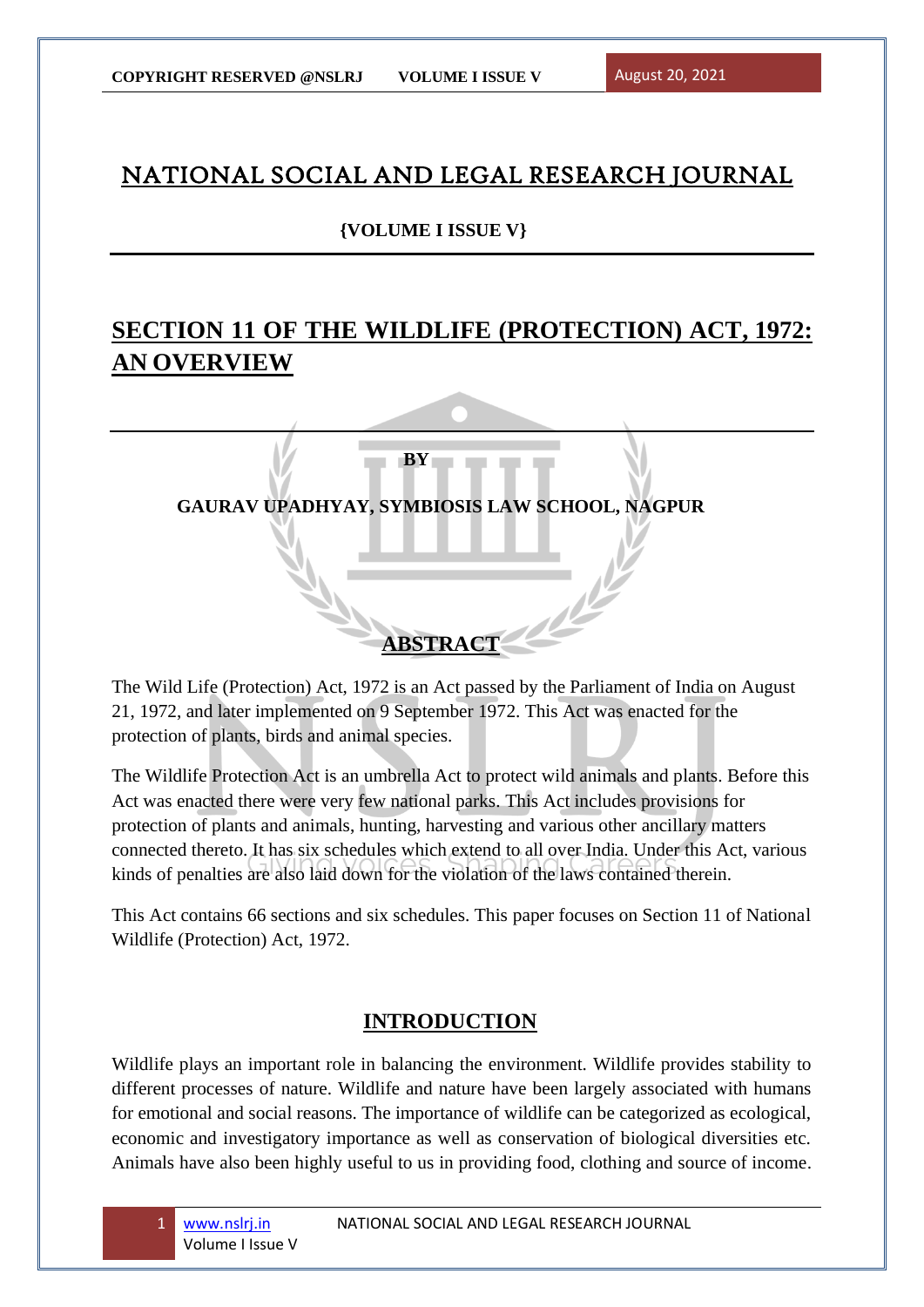Our life is almost impossible without the support of wildlife. We are also a part of wildlife to make ecological balance on earth. It plays a very crucial role in our life.

### **1**. **Ecological importance**

Wildlife helps in maintaining the ecological balance of nature. Killing of carnivores leads to an increase in the number of herbivores which in turn affect the forest vegetation, thus due to lack of food in the forest they come out from the forest to agriculture land and destroy our crops. This makes us know that wildlife helps in maintaining ecological balance even by being predators of each other. Animals are great predators which is the major reason for ecological development. Therefore, once the equilibrium and stability is disturbed it leads to many problems.

### **2**. **Economic importance**

Wildlife can be used to earn money. Wild plant products like food, medicine, timber, fibres, etc. are of economic value and the wild animal products such as meat, medicines, hide, ivory, lac, silk, etc. are of tremendous economic value. Wildlife provides us the raw and basic material to start any industry, factory etc. for our earnings. Wildlife is also considered to be the one of the greatest factors for increase and better development of word trade and increase in national income. It also helps the farmers the most by providing a better way in ploughing and other techniques .Therefore, wildlife is of immense value to all in economic development. Since wildlife is the source of income to many they play a vital role in their life as the economic factor.

### **3**. **Investigatory importance**

Some wild organisms are used for scientific experiments such as to test effect of medicine. Generally monkeys, chimpanzees, etc. are used for scientific experiments. Also animals like rats are first used to do experiments and test before trying them on humans because rats have somewhat the same nature and body design that supports scientific experiments. No doubt wildlife supports scientific research a lot.

#### **4**. **Conservation of biological diversities**

By conserving wildlife, diversity in the environment can be conserved. According to some scientists an ecosystem with more diversity is more stable.

#### **5**. **Importance in agriculture**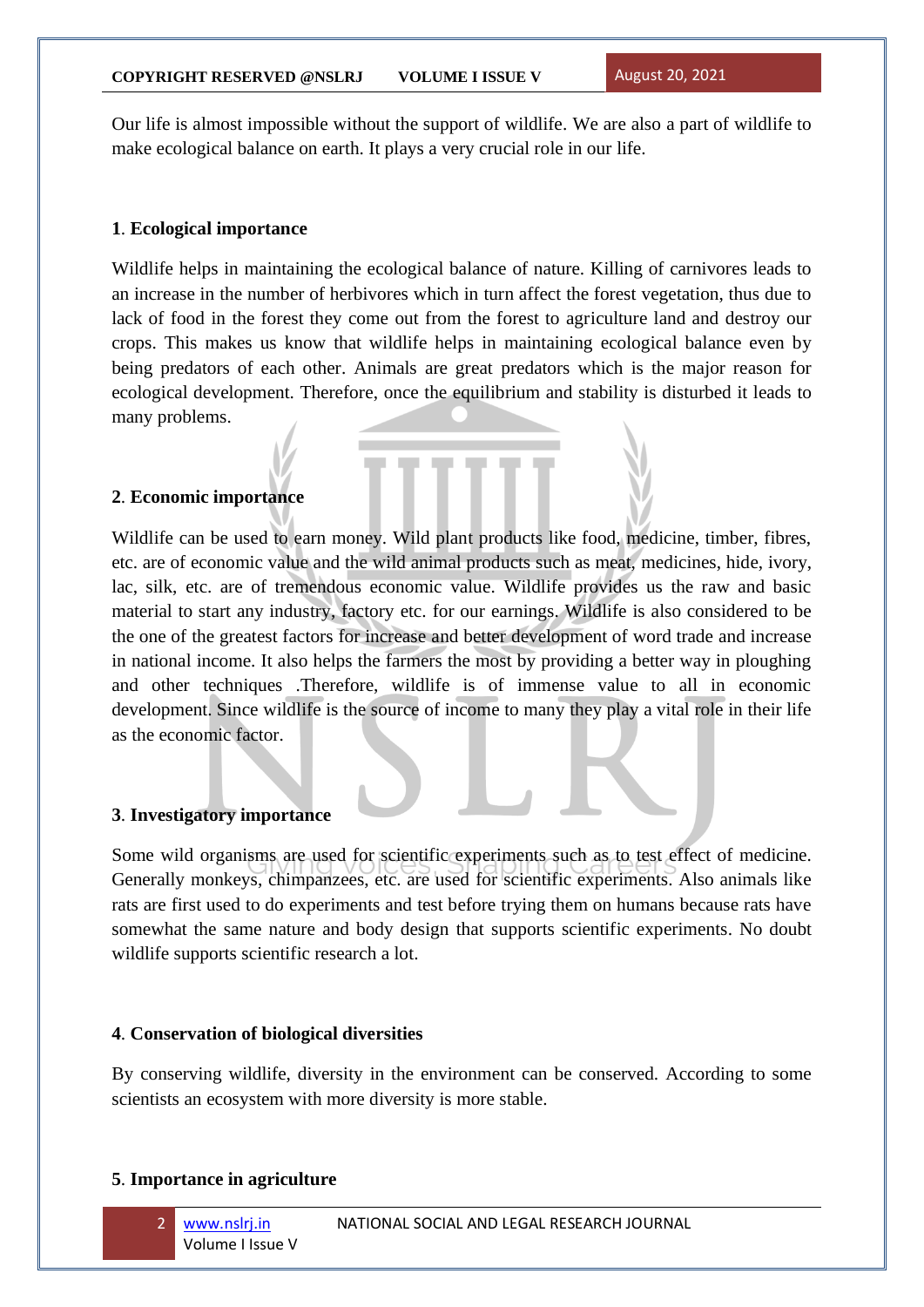Wild organisms are very important for modern agriculture. Importance of wildlife in agriculture field is as follows: -

- 1. Production of a new hybrid variety using wild plants.
- 2. Production of a better hybrid variety of animals used for agriculture using wild animals.
- 3. New species of plants and animals can be produced by them.

## **INTRODUCTION**

The Wild Life (Protection) Act, 1972 is an Act of the Parliament of India enacted for protection of plants and animal species. Before 1972, India had only five designated national parks. Among other reforms, the Act established schedules of protected plant and animal species; hunting or harvesting these species was largely outlawed.

1] The Act provides for the protection of wild animals, birds and plants; and for matters connected therewith or ancillary or incidental thereto. It extends to the whole of India.

It has six schedules which give varying degrees of protection. Schedule I and part II of Schedule II provide absolute protection - offences under these are prescribed the highest penalties. Species listed in Schedule III and Schedule IV is also protected, but the penalties are much lower. Animals under Schedule V, e.g. common crows, fruit bats, rats and mice, are legally considered vermin and may be hunted freely.

2] The specified endemic plants in Schedule VI are prohibited from cultivation and planting. The hunting to the Enforcement authorities have the power to compound offences under this Schedule (i.e. they impose fines on the offenders). Up to April 2010 there have been 16 convictions under this act relating to the death of tigers.

### **Schedules under the Act**

The Wildlife (Protection) Act, 1972 has divided the protection status of various plants and animals under the following six schedules:

### **Schedule I**

It covers endangered species that need rigorous protection. The species are granted protection from poaching, killing, trading etc. A person is liable to the harshest penalties for violation of the law under this Schedule. Species under this Schedule are prohibited to be hunted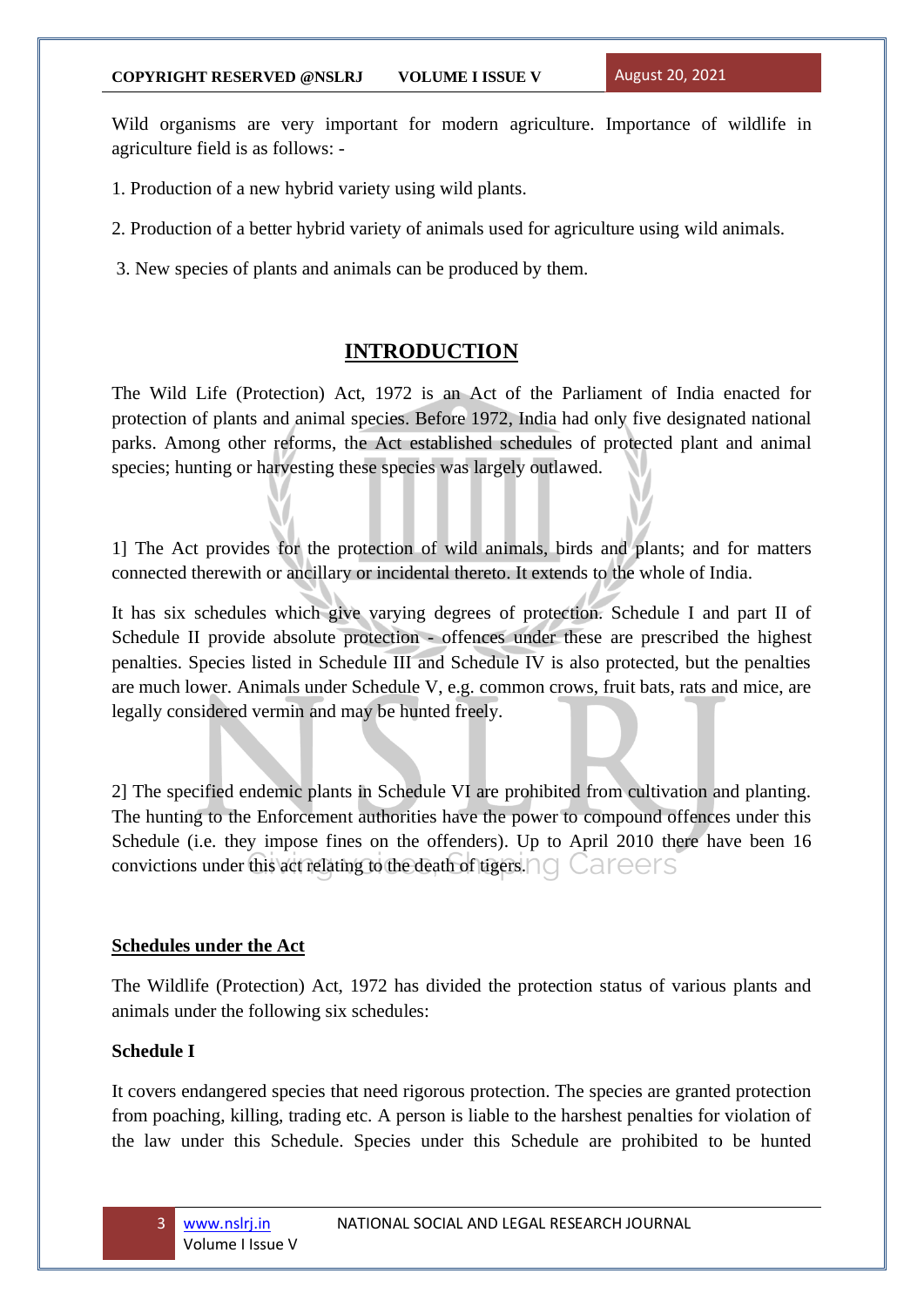throughout India, except under threat to human life or in case of a disease that is beyond recovery. Some of the animals granted protection under the this schedule.

Schedule I include:

The Black Buck,Bengal Tiger,Clouded Leopard,Snow Leopard,Swamp Deer,Himalayan Bear, Asiatic Cheetah, Kashmiri Stag, Fishing Cat,Lion-tailed Macaque,Musk Deer,Rhinoceros,Brow Antlered Deer,Chinkara (Indian Gazelle),Capped Langur,Golden Langur,Hoolock Gibbon

### **Schedule II**

Animals under this list are also accorded high protection with the prohibition on their trade.They cannot be hunted except under threat to human life or if they are suffering from a disease/ disorder that goes beyond recovery.

Some of the animals listed under Schedule II include:

Assamese Macaque, Pig Tailed Macaque, Stump Tailed Macaque,Bengal Hanuman langur,Himalayan Black Bear,Himalayan Newt/ Salamander,Jackal,Flying Squirrel, Giant Squirrel,Sperm Whale,Indian Cobra, King Cobra

Schedule III & IV

Species that are not endangered are included under Schedule I and II..

This includes protected species with hunting prohibited but the penalty for any violation is less compared to the first two schedules.

Animals protected under Schedule III include: haping Careers

Chital (spotted deer),Bharal (blue sheep),Hyena,Nilgai,Sambhar (deer),Sponges

Animals protected under Schedule IV include:

Flamingo,Hares,Falcons,Kingfishers,Magpie,Horseshoes Crabs

## **Schedule V**

This schedule contains animals that are considered as vermin (small wild animals that carry disease and destroy plants and food). These animals can be hunted.

It includes only four species of wild animals: Common Crows,Fruit Bats,Rats,Mice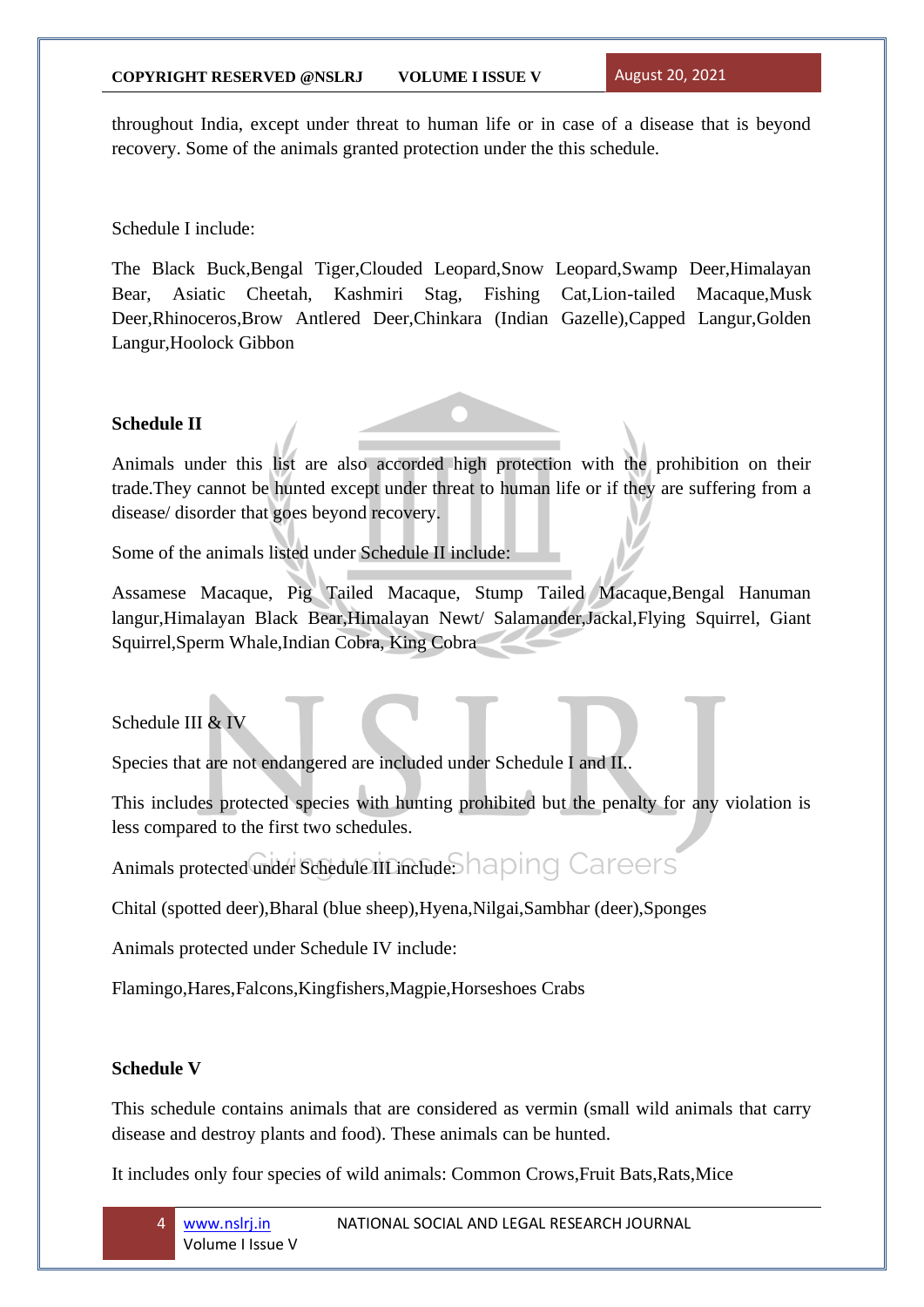## **Schedule VI**

It provides for regulation in cultivation of a specified plant and restricts its possession, sale and transportation.

Both cultivation and trade of specified plants can only be carried out with prior permission of competent authority.

Plants protected under Schedule VI include:

Beddomes' cycad (Native to India),Blue Vanda (Blue Orchid),Red Vanda (Red Orchid),Kuth (Saussurea lappa),Slipper orchids (Paphiopedilum spp.),Pitcher plant (Nepenthes khasiana)

"**Animal**" includes amphibians, birds, mammals, and reptiles, and their young ones, and also includes, in the cases of birds and reptiles, their eggs.

"**Animal article**" means an article made from any captive or wild animal, other than vermin, and includes an article or object in which the whole or any part of such animal has been used and an article made therefrom.

للمليد

"Hunting" includes

(a) Capturing, killing, poisoning, snaring, or trapping any wild animal, and every attempt to do so

(b) Driving any wild animal for any of the purposes specified in sub clause

(c) Injuring, destroying or taking any body part of any such animal, or in the case of wild birds or reptiles, disturbing or damaging the eggs or nests of such birds or reptiles.

#### Giving voices. Shaping ( Careers

"Taxidermy" means the curing, preparation or preservation of trophies.

"Trophy" means the whole or any part of any captive or wild animal (other than vermin) which has been kept or preserved by any means, whether artificial or natural. This includes:

(a) Rugs, skins, and specimens of such animals mounted in whole or in part through a process of taxidermy

(b) Antler, horn, rhinoceros horn, feather, nail, tooth, musk, eggs, and nests and shells.

"Uncured Trophy" means the whole or any part of any captive animal (other than vermin) which has not undergone a process of taxidermy. This includes a freshly killed wild animal, ambergris, musk and other animal products.

"Vermin" means any wild animal specified in Schedule V.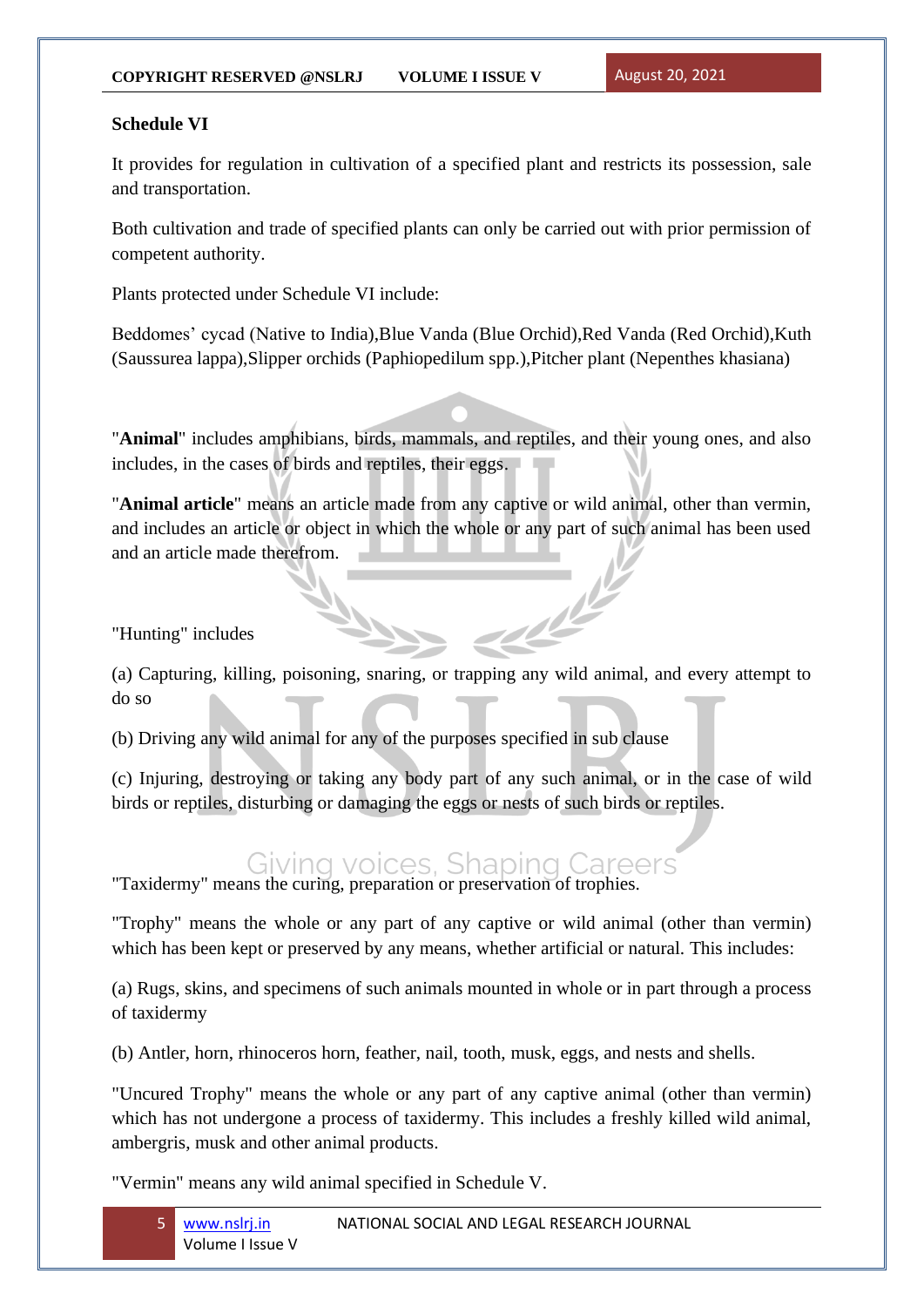"Wildlife" includes any animal, bees, butterflies, crustacean, fish and moths; and aquatic or land vegetation which forms part of any habitat

Many non-endangered species, such as Papilio buddha are also protected.

## **SECTION 11 OF THE WILDLIFE (PROTECTION) ACT, 1972**

Wildlife plays a very important role in agricultural development because animals like cows, buffaloes etc. help in ploughing or tilling of soil etc. Also many microorganisms and smalls animals like reptiles etc. also help in increasing the fertility of soil and providing a good base for agricultural activities .Micro Organism are said to be the friends of farmers for example earthworm losses the soil and help in decomposition of dead remains and then add humus to the soil. This increases soil's fertility.

Hunting of wild animals to be permitted in certain cases

(1) Notwithstanding anything contained in any other law for the time being in force and subject to the provisions of Chapter IV

 (a) the Chief Wildlife Warden may, if he is satisfied that any wild animal specified in Schedule I has become dangerous to human life or is so disabled or deceased as to be beyond recovery, by order in writing and stating the reasons therefor, permit any person to hunt such animal or cause such animal to be hunted: 1[Provided that no wild animal shall be ordered to be killed unless the Chief Wildlife Warden is satisfied that such animal cannot be captured, tranquilised or trans located: Provided further that no such captured animal shall be kept in captivity unless the Chief Wildlife Warden is satisfied that such animal cannot be rehabilitated in the wild and the reasons for the same are recorded in writing.

 (b) the Chief Wildlife Warden or the authorised officer may, if he is satisfied that any wild animal specified in Schedule II, Schedule III, or Schedule IV, has become dangerous to human life or to property (including standing crops on any land) or is so disabled or deceased as to be beyond recovery, by order in writing and stating the reasons therefor, permit any person to hunt 2 such animal or group of animals in a specified area or cause such animal or group of animals in that specified area to be hunted].

(2) The killing or wounding in good faith of any wild animal in defence of oneself or of any other person shall not be an offence: Provided that nothing in this subsection shall exonerate any person who, when such defence becomes necessary, was committing any act in contravention of any provision of this Act or any rule or order made thereunder.

(3) Any wild animal killed or wounded in defence of any person shall be Government property.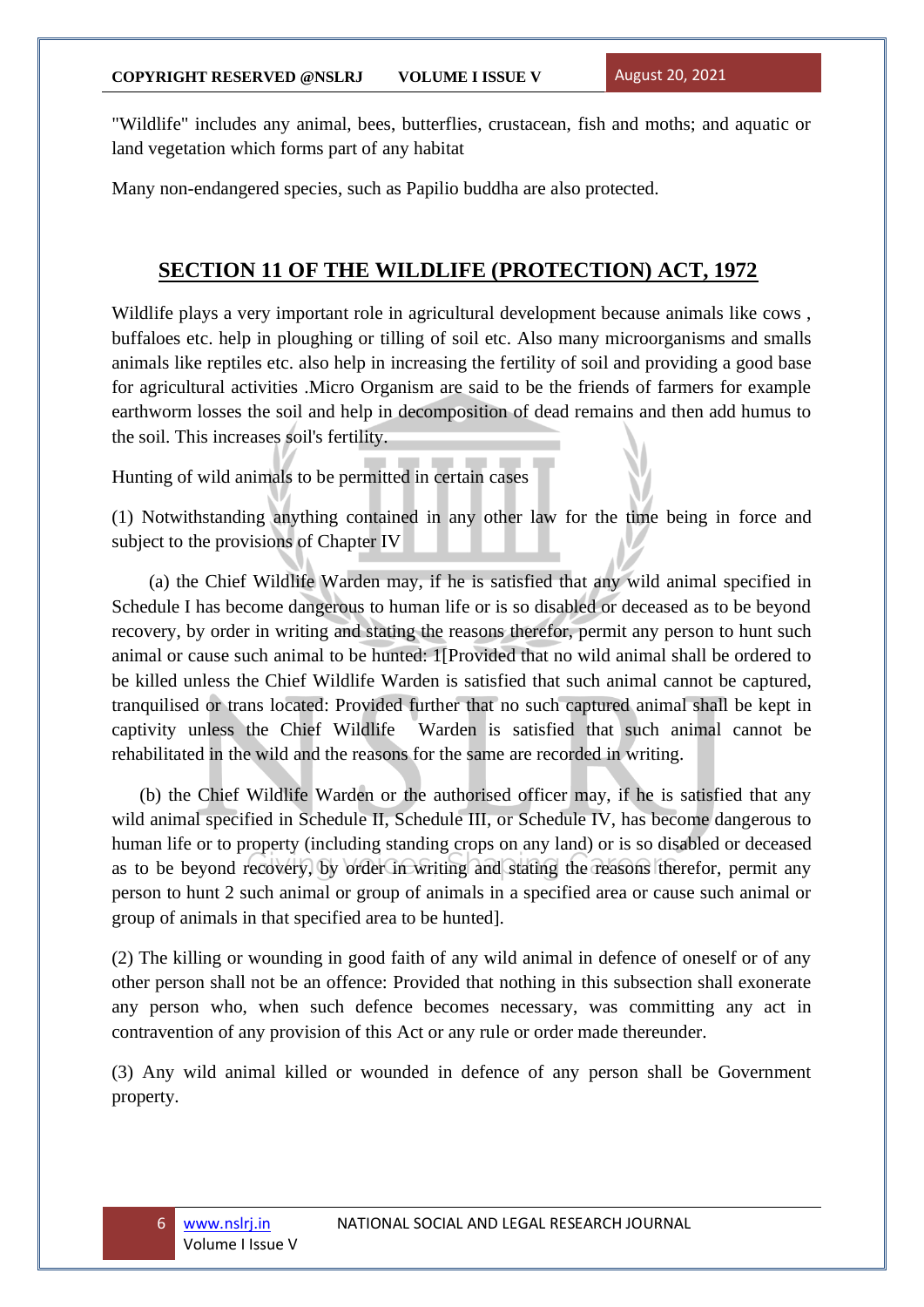### **COPYRIGHT RESERVED @NSLRJ VOLUME I ISSUE V** August 20, 2021

**Explanation-** For the purposes of clause (a), the process of capture or translocation, as the case may be, of such animal shall be made in such manner as to cause minimum trauma to the said animal. (b) the Chief WildLife Warden or the authorised officer may, if he is satisfied that any wild animal specified in Schedule II, Schedule III, or Schedule IV, has become dangerous to human life or to property (including standing crops on any land) or is so disabled or deceased as to be beyond recovery, by order in writing and stating the reasons therefor, permit any person to hunt 2 such animal or group of animals in a specified area or cause such animal or group of animals in that specified area to be hunted.

(2) The killing or wounding in good faith of any wild animal in defence of oneself or of any other person shall not be an offence:

Provided that nothing in this subsection shall exonerate any person who, when such defence becomes necessary, was committing any act in contravention of any provision of this Act or any rule or order made thereunder.

(3) Any wild animal killed or wounded in defence of any person shall be Government property.

## **SALIENT FEATURES OF THE ACT**

• It defines the wild-life related terminology.

• It provides for the appointment of wildlife advisory Board, Wildlife warden, their powers, Giving voices, Shaping Careers duties etc.

• Under the Act, comprehensive listing of endangered wildlife species was done for the first time and prohibition of hunting of the endangered species was mentioned.

• Protection to some endangered plants like Beddome cycad, Blue Vanda, Ladies Slipper Orchid, Pitcher plant etc. is also provided under the Act.

• The Act provides for setting up of National Parks, Wildlife Sanctuaries etc.

• The Act provides for the constitution of the Central Zoo Authority.

• There is provision for trade and commerce in some wildlife species with license for sale, possession, transfer etc.

• The Act imposes a ban on the trade or commerce in scheduled animals.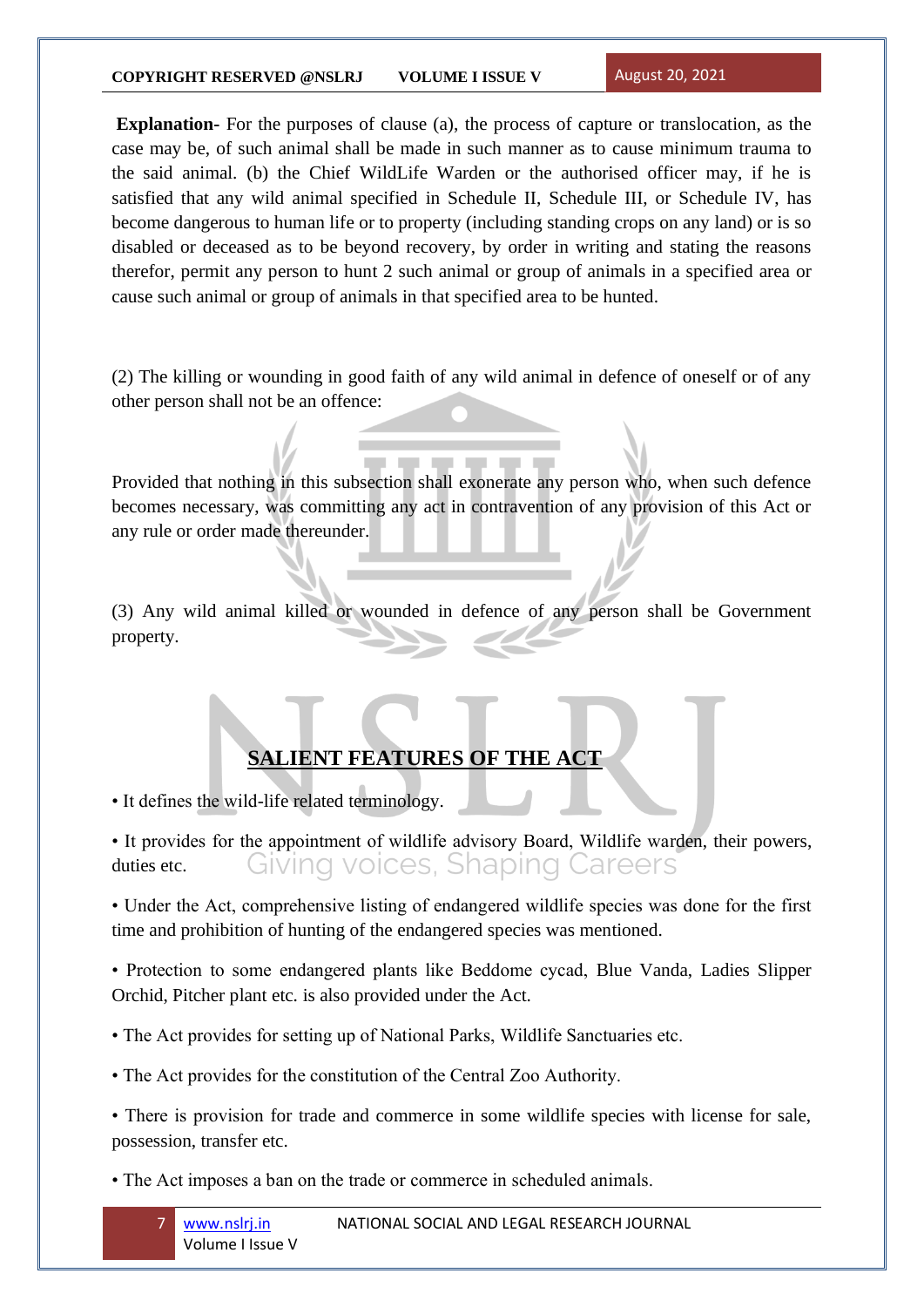• It provides for legal powers to officers and punishment to offenders.

• It provides for captive breeding programme for endangered species.

**Prohibition of hunting**: It prohibits the hunting of any wild animal specified in Schedules I, II, III and IV of the act.

**Exception**: A wild animal listed under these schedules can be hunted/ killed only after getting permission from the Chief Wildlife Warden of the state if:

It becomes dangerous to human life or to property (including standing crops on any land).

It is disabled or suffering from a disease that is beyond recovery.

Prohibition of Cutting/Uprooting Specified Plants: It prohibits the uprooting, damage, collection, possession or selling of any specified plant from any forest land or any protected area.

**Exception**: The Chief Wildlife Warden,however, may grant permission for uprooting or collecting a specific plant for the purpose of education, scientific research, preservation in a herbarium or if a person/institution is approved to do so by the central government.

1. Declaration and Protection of Wildlife Sanctuaries and National Parks:

2. The Central Government can constitute any area as a Sanctuary, provided the area is of adequate ecological, faunal, floral, geomorphological, natural or zoological significance.

3. The government can also declare an area (including an area within a sanctuary) as a National Park.

Giving voices, Shaping Careers

**Government Property**: Hunted wild animals (other than vermin), animal articles or meat of a wild animal and ivory imported into India and an article made from such ivory shall be considered as the property of the Government.

## **THE RATIONALE BEHIND PASSING THE ACT (WHY WAS THIS ACT PASSED?)**

• The rapid decline of India's wild animals and birds, one of the richest and most-varied wildlife resources of the country, was a cause of grave concern.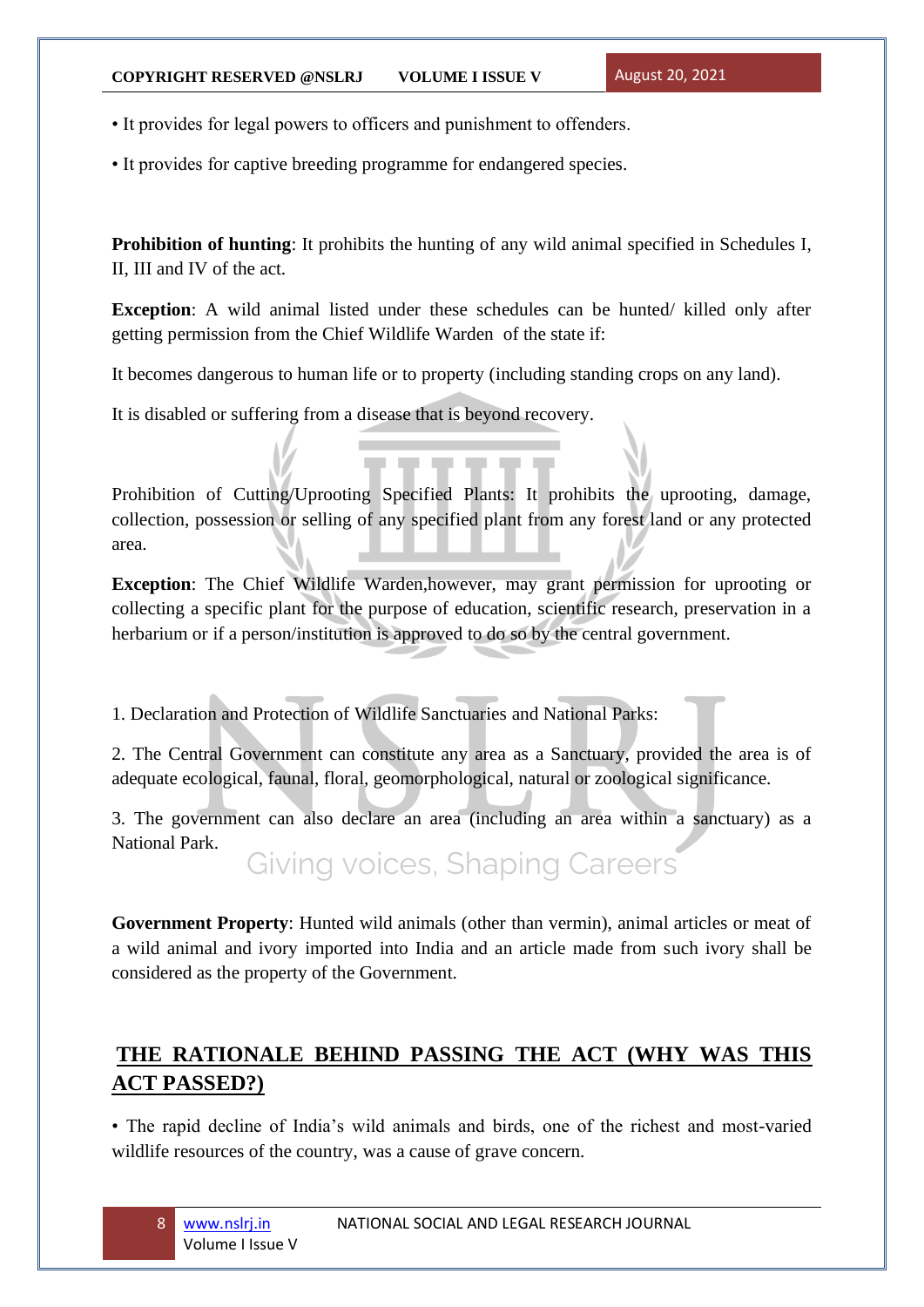### **COPYRIGHT RESERVED @NSLRJ VOLUME I ISSUE V** August 20, 2021

• Areas which were once teeming with wildlife had become devoid of it and even in Sanctuaries and National Parks the protection afforded to wildlife needed to be improved.

• The Wild Birds and Animals Protection Act, 1935 had become completely outdated.

• The existing laws not only had become outdated but also provide punishments, which were not commensurate with the offence and financial benefits that occurred from poaching and trade in wildlife produce.

## **DRAWBACKS OF THE ACT**

Some of the major drawbacks of the Act include.

- Mild penalty to offenders.
- Illegal wildlife trade in J & K.
- Personal ownership certificates for animal articles (tiger, leopard skins etc.) are permissible which very often serve as a tool for illegal trading.
- No coverage of foreign endangered wildlife.
- Pitiable condition of wildlife in mobile zoos.
- Little emphasis on protection of plant genetic resources.

## **BODIES CONSTITUTED UNDER THE ACT**

1. National Board for Wildlife (NBWL): As per the act, the central government of India shall constitute the National Board for Wildlife (NBWL).

2. It serves as an apex body for the review of all wildlife-related matters and for the approval of projects in and around national parks and sanctuaries.

3. The NBWL is chaired by the Prime Minister and is responsible for promotion of conservation and development of wildlife and forests.

4. The Minister of Environment, Forest and Climate Change is the Vice-Chairperson of the board.

5. The board is 'advisory' in nature and can only advise the Government on policy making for conservation of wildlife.

## **AUTHORITIES APPOINTED UNDER THE ACT**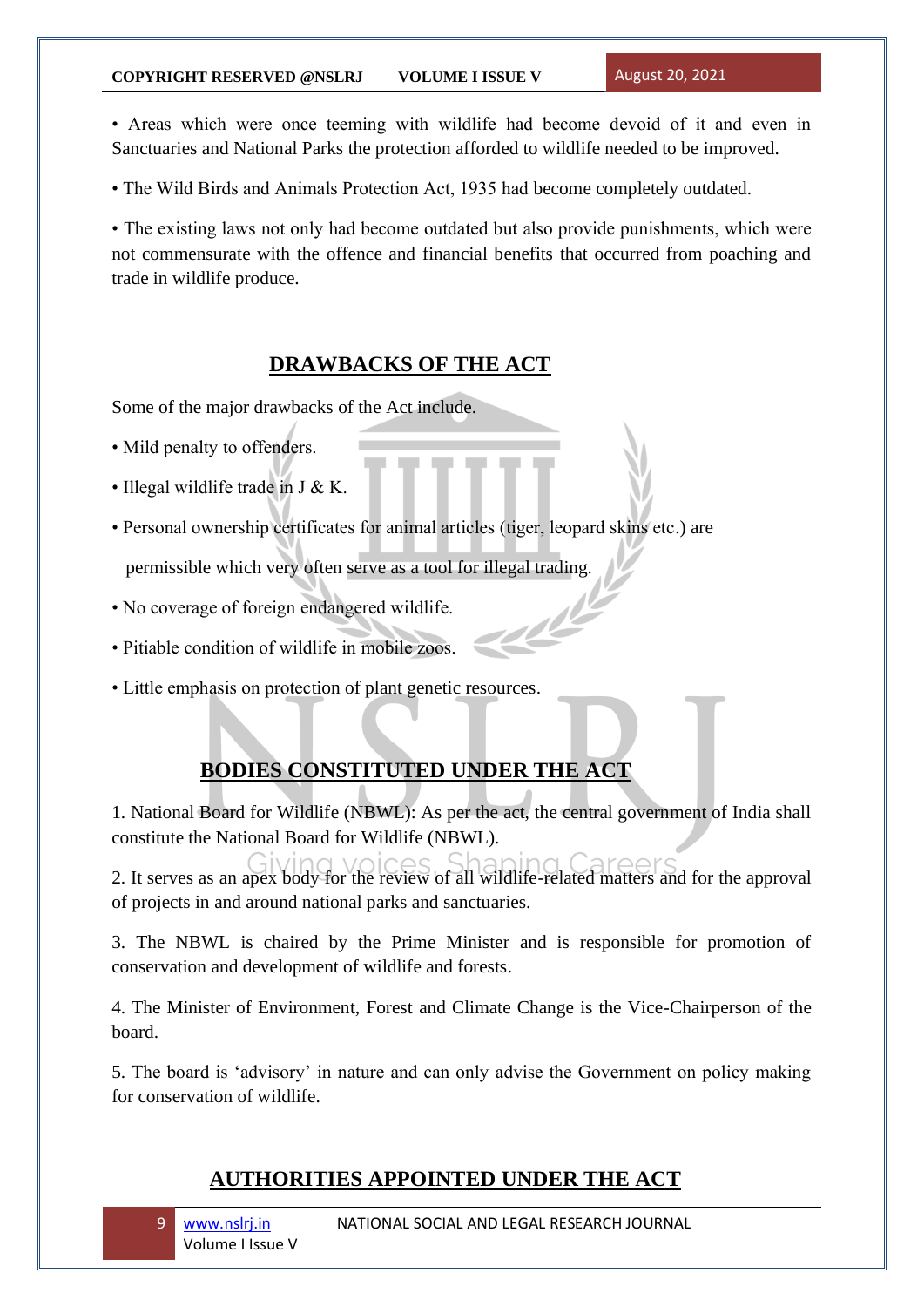1. The Central Government appoints the Director of Wildlife Preservation and assistant directors and other officers subordinate to the Director.

2. The State Governments appoint a Chief Wildlife Warden (CWLW) who heads the Wildlife Wing of the department and exercises complete administrative control over Protected Areas (PAs) within a state.

3. The state governments are also entitled to appoint Wildlife Wardens in each district.

# **DISCUSSION OF THE ACT WITH REFERENCE TO IMPORTANT JUDICIAL DECISIONS**

The definitions section of the Act plays a part in setting out its scope in terms of the articles to which it applies. The Act's protection extends to wild animals and captive animals, both of which are defined as animals belonging to a species which is listed in Schedules I-IV of the Act.6 The Act's provisions on trade, possession and transport of protected species relate not just to captive and wild animals, but also to the uncured trophies, trophies, animals articles, and meat derived from such animals.

**1.** In **Cottage Industries Exposition Limited and Another v. Union of India and Others 2007(143) DLT 477, the Delhi High Court** was dealing with a writ petition by a company carrying on a business in shahtoosh wool, which is made from the hair of the Tibetan antelope, a protected species listed in Schedule I of the Act. The petitioner argued that a shahtoosh shawl would not fall within the definition of "animal article" since the definition did not specifically include the word 'hair.' The court refused to accept this contention. After quoting a series of judgments that a statute must be construed so as to avoid absurdity and mischief, the court held that:

 "In fact, the acceptance of the plea of the petitioner to the effect that the definition of 'animal article' would exclude 'hair' merely because of the definition of 'trophy' including 'hair' within its sweep would lead to an absurd result proscribed by the above judgments of the Hon'ble Supreme Court…… In our view, the definitions of 'uncured trophy', 'trophy' and 'Scheduled animal article' are not separate, distinct and exclusive compartments but are complementary to one another. Any other construction would defeat the object of the Act and the intention of the Legislature."

Accordingly, any and all parts of a captive or wild animal will either fall within the definitions of meat, uncured trophy (if it has not undergone a process of taxidermy or preservation), trophy (if it has undergone a process of preservation), or animal article (when it has undergone further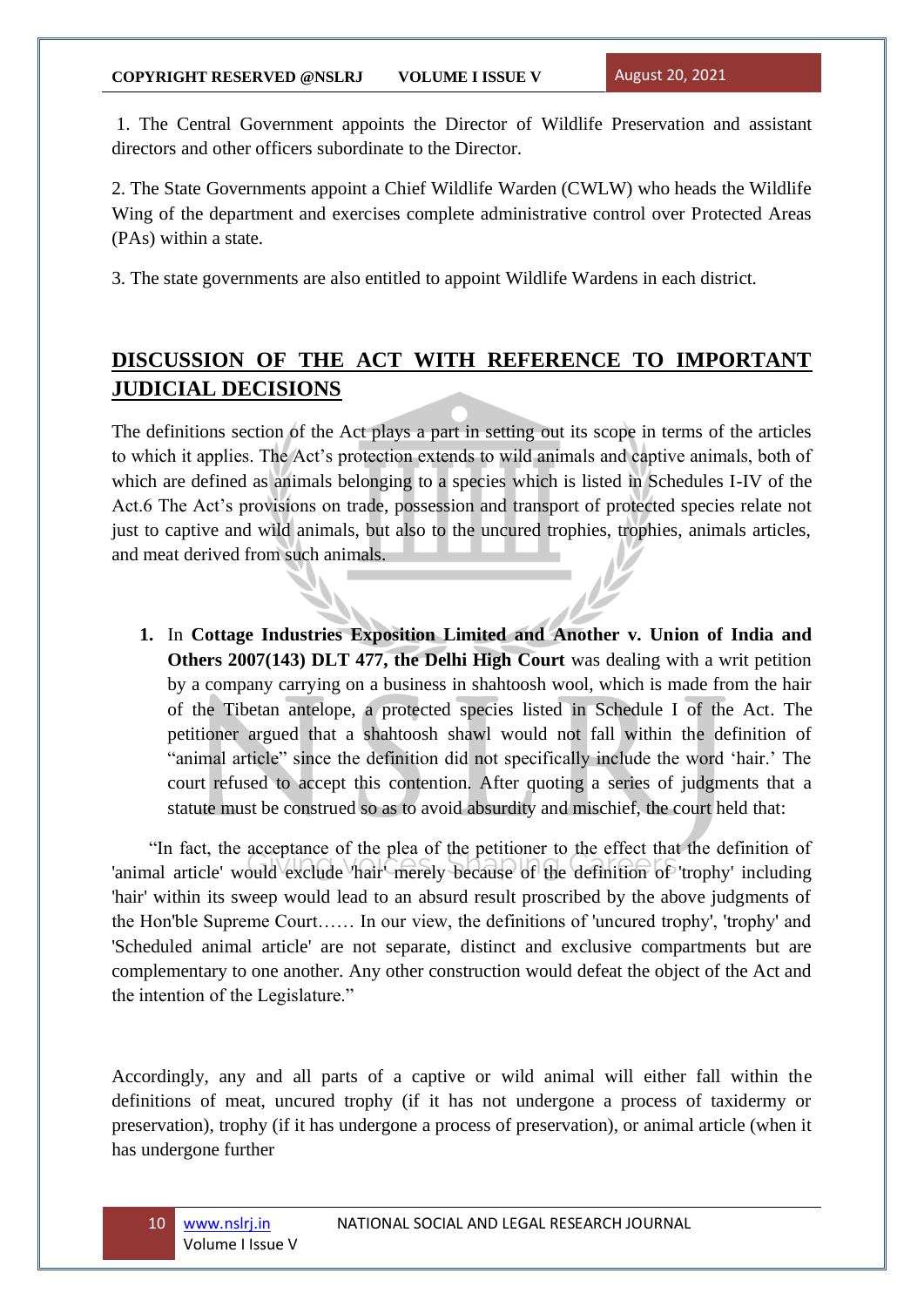Is processed to become an article, such as a shahtoosh shawl).

- **2. In State of Tamil Nadu and Another v. Messrs Kaypee Industrial Chemicals Private Limited and Others 2005 AIR (Mad) 304,** the Madras High Court allowed the collection of coral for commercial use in lime manufacture. It held that dead pieces or the outer skeleton of a protected marine living organism would not fall within the definition of animal article or wild animal and that therefore its collection was not banned. This judgment is contrary to the Delhi High Courts view in **Cottage Industries Exposition Limited** (Supra) since as per that view, the dead coral would fall within the definitions of trophy or uncured trophy and would therefore be protected. The judgment was appealed by the State to the Supreme Court where a stay was granted on such collection. Owing to the stay, the Madras High Court declined to allow collection of coral in **C. Rathinavel v. State of Tamil Nadu and Others 2008 INDLAW MAD 1875.**
- **3.** Since the Act is a penal legislation, it is important that the crimes that it defines are clear so that a person is not punished for something he did not know was a crime. One of the key areas for clarity vis-a-vis the Act is the species that are listed in its Schedules. Most of the items in the Schedules are named by both a common name for the animal, as well as a scientific name. The scientific name of a species (or a family or genus) is always clearer in its application than the common name will be. It is therefore important that Courts, while interpreting the items in the Schedules go by the scientific classification rather than the dictionary or common meaning. Good examples of this are the approach of the court in **J.P. Samuel and Company (Supra) and Samir Thapar (Supra).**
- **4.** On the other hand, in the case of **Mohd. Rahamatulla Hussain v. State of Andhra Pradesh 2006 INDLAW AP 466,** the Andhra Pradesh High Court was dealing with a case where some persons were found to have hunted what were claimed to be rabbits. No species of wild rabbits are found in India, whereas hares are protected under Schedule IV of the Act. The Court looked at the encyclopaedia meanings of hares and rabbits and held that the accused had not killed a protected species. Given the facts of the offence though (the accused were found out at night hunting), it appears improbable that the accused were hunting rabbits, since they are not found in the wild in India, whereas hares are. Although the mistake in this case appears to have been committed by the prosecution by averring that the accused had hunted a rabbit, it serves as good illustration as to why both the prosecution and the Court should insist on identifying a seized item by its scientific classification, rather than a common or dictionary name**.**